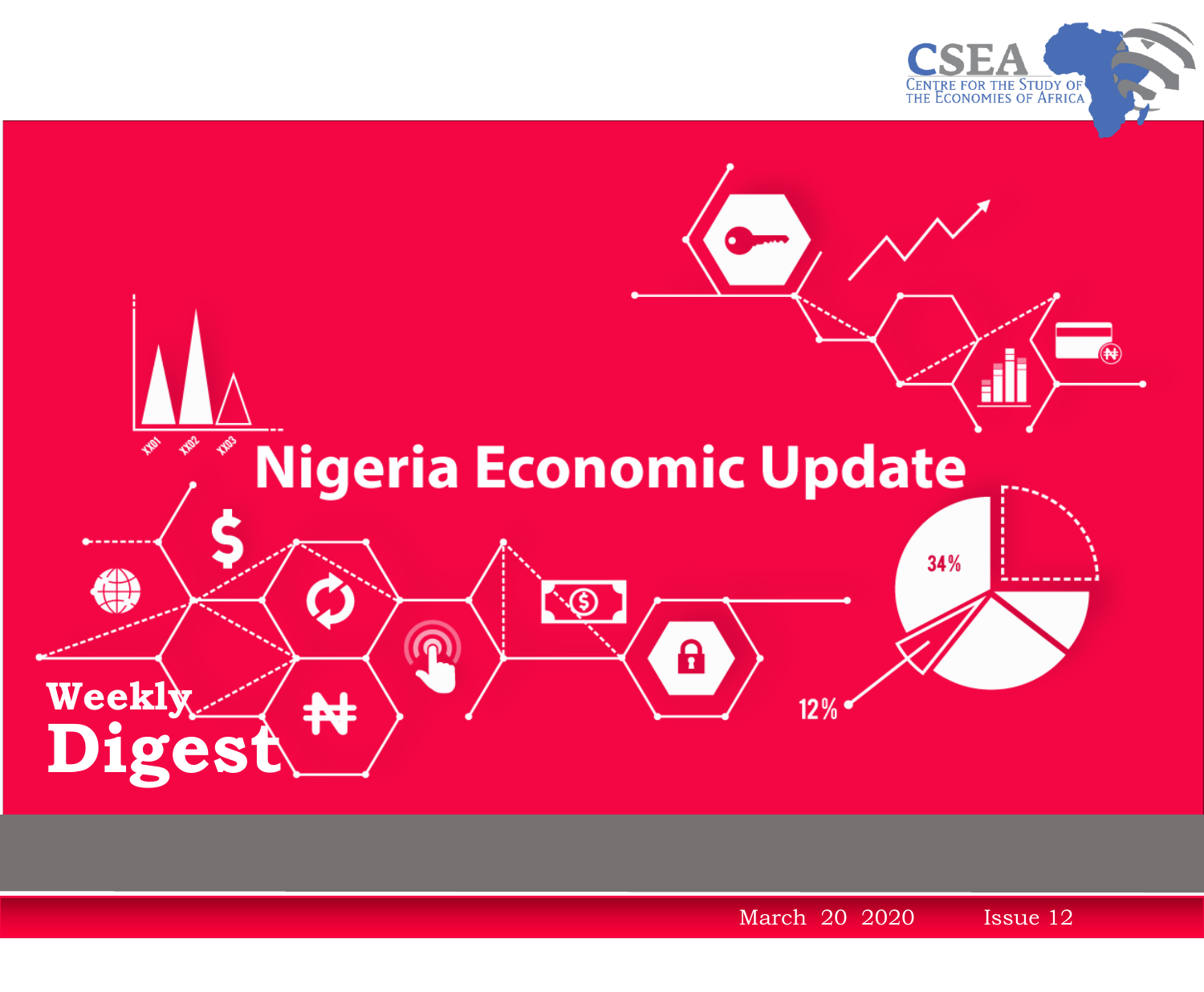## **Decline in External Reserves**

Between January and February, Nigeria's external reserves declined from US\$37.2 billion to \$35.5 billion, its lowest in over 2 years1. Although the reserve level remains above the \$30 billion benchmark set by the Central Bank of Nigeria (CBN)2, the reserves have depleted considerably by 2.03% month-on-month. Since the beginning of the year, external reserves have steadily declined, falling by a total of \$2.38 billion in 2020. The recent decline stems from a fall in crude oil prices occasioned by a slowdown in global economic activities following the Corona virus outbreak. Perhaps in reaction to the declining external reserves, CBN has decided to suspend the multiple exchange window policy which was hitherto used to determine the value of the Naira. The decision to collapse the multiple window rates is a step in the right direction as this will forestall some inherent demerits in using different rates which include currency roundtripping, non-reflective production costs, rent-seeking and corruption.

.

## **CBN** Interventions to combat **COVID-19 Pandemic**

The Central Bank of Nigeria (CBN) has taken steps to ensure financial stability amid the COVID-19 pandemic. The steps include a reduction of interest rates for all CBN interventions from 9% to 5%, the creation of a N50 billion credit facility for households and SMEs impacted by the pandemic, and N100 billion in credit support to the healthcare industry3. Other policy actions were aimed at maintaining funding levels within deposit money banks in order to sustain lending capacity to the private sector. Overall, the CBN has committed over N1 trillion to support all critical sectors, which could help buffer the effect of a global recession4. While the fiscal stimulus package is in line with global best practice, it is critical to ensure that these interventions are not exploited. For instance, prospective beneficiaries may misconstrue these loans as grants; or may be unable to repay the loans leading to an enormous bad debt burden on the government. In addition, the extent to which these loans will reach certain businesses affected by the stay-at-home policy such as food vendors and artisans is debatable. However, MSMEs can utilize these interventions to boost local manufacturing and achieve import substitution in these industries.

## **Rise in Inflation Rate**

The recent report released by the Nigerian Bureau of Statistics (NBS) shows that the inflation rate rose for the month of February by 0.07% to 12.20%5. The rise in inflation was driven by all components particularly the food component owing to a continuous strain on the supply chain in the food market. While core sub-index grew by 0.08% to 9.43%, the food sub-index grew by 0.87% to 14.90%. Given the current trends in the global economy, we expect mixed effects on inflation: as the demand for goods and services falls, inflationary pressures will decrease; however, the shortages caused by disruptions to the supply chain could lead to price increases. The CBN loan interventions and the cut in interest rate used to combat the adverse impact of the pandemic are however likely to create inflationary pressures.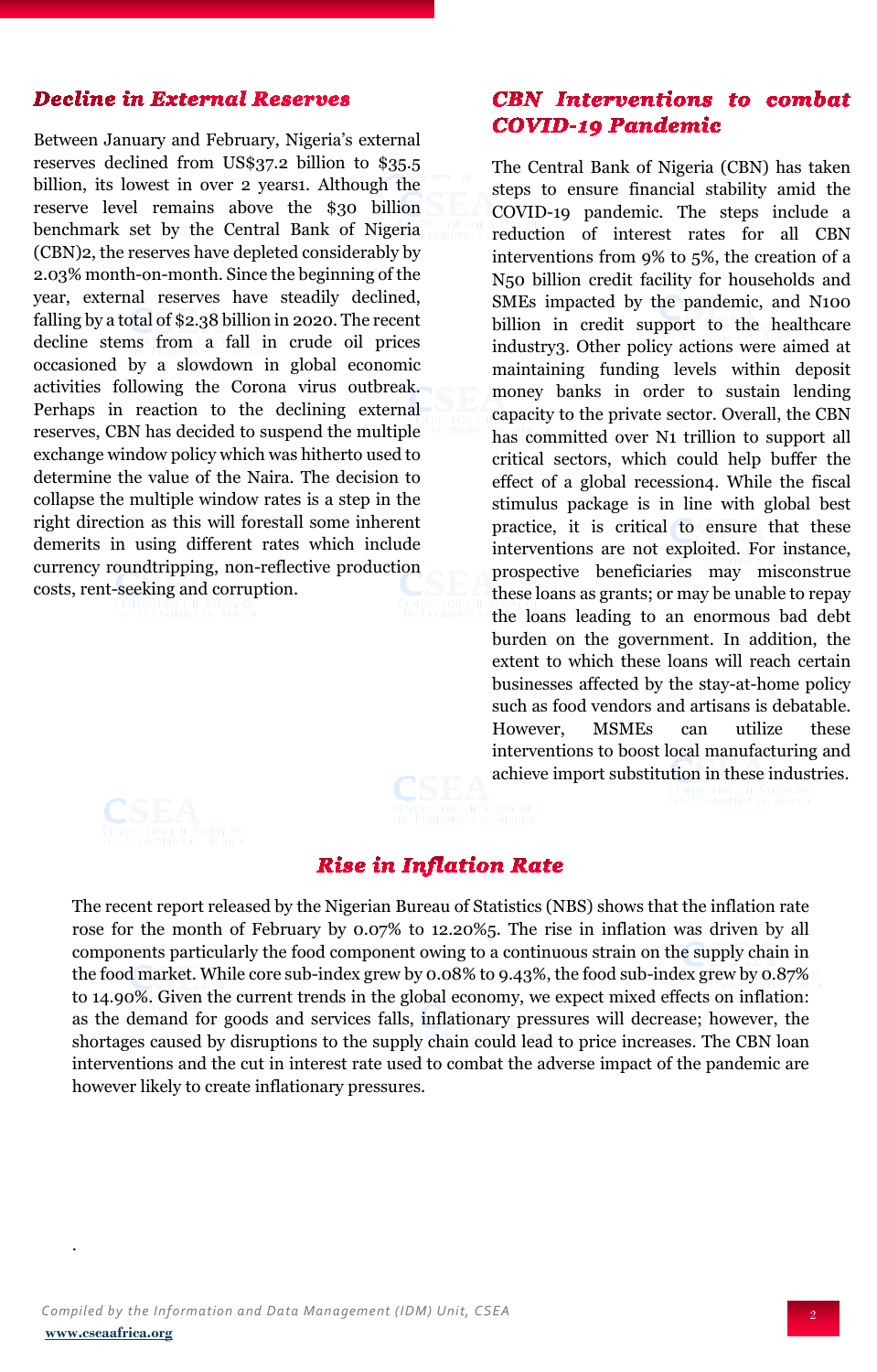| <b>ECONOMIC SNAPSHOT</b>                             |                 |               |
|------------------------------------------------------|-----------------|---------------|
| <b>Quarterly Indicators</b>                          |                 |               |
| <b>GDP Growth Rate (%)</b>                           | 2.3             | 2.5           |
| Oil GDP $(\% )$                                      | 6.49            | 7.23          |
| Non-oil GDP (%)                                      | 90.23           | 92.68         |
| <b>Unemployment Rate (%)</b>                         | $\overline{NA}$ | $\mathbf{NA}$ |
| <b>Foreign Direct Investment (US \$ Million)</b>     | 200.08          | 257.25        |
| <b>Portfolio Investment (US \$Millions)</b>          | 2,999.50        | 1883.58       |
| Other Investment (US \$Million)                      | 2,167.98        | 1661.55       |
| <b>External Debt (FGN &amp; States- N'Billion)</b>   | $\mathbf{NA}$   | $\mathbf{NA}$ |
| Domestic Debt (FGN + States & FCT N'billion)         | $\mathbf{NA}$   | $\mathbf{NA}$ |
| Manufacturing Capacity utilization (%)               | 181.2           | 185.1         |
| Headline Inflation $(\%)$                            | 11.40           | 12.13         |
| Food Sub-Index (%)                                   | 14.67           | 14.86         |
| Core Sub-Index (%)                                   | 9.33            | 9.35          |
| <b>External Reserves (End Period) (US\$ Million)</b> | 38,595.25       | 31,009.76     |
| <b>Official Rate Approx. (N/US\$)</b>                | 306.5           | 306.5         |
| <b>BDC Rate Approx. (N/US\$)</b>                     | 362             | 362           |
| <b>Manufacturing PMI</b>                             | 60.8            | 59.2          |
| <b>Non-Manufacturing PMI</b>                         | 62.1            | 59.6          |
| <b>Crude Oil Price (US\$/Barrel)</b>                 | 67.31           | 63.83         |
| <b>Petrol (PMS-N/litre)</b>                          | 145.35          | 145.37        |
| Diesel (AGO -N/Litre)                                | 229.81          | 229.78        |
| <b>Kerosene (HHK -N/Litre</b>                        | 320.47          | 323.46        |
| MPR $(\%)$                                           | 13.5            | 13.5          |
| CRR(%)                                               | 22.5            | 27.5          |
| 91 Day T-Bill Rate (%)                               | 4.47            | 3.45          |
| <b>Savings Deposit (%)</b>                           | 3.89            | 3.86          |
| Prime Lending (%)                                    | 14.99           | 30.77         |
| <b>Maximum Lending (%)</b>                           | 30.72           | $\mathbf{NA}$ |
| <b>Narrow Money (N'Billion)</b>                      | 10,533.13       | 10,331.40     |
| <b>Broad Money (N'Billion)</b>                       | 34,776.37       | 34,146.48     |
| <b>Net Domestic Credit (N'Billion)</b>               | 36,178.34       | 35,815.11     |
| <b>Credit to the Government (N'Billion)</b>          | 9,483.81        | 9,252.81      |
| <b>Credit to the Private Sector(N'Billion)</b>       | 26,694.52       | 26,562.69     |
|                                                      |                 |               |

**\***Revised GDP figures/tentative figures NA: Not Available